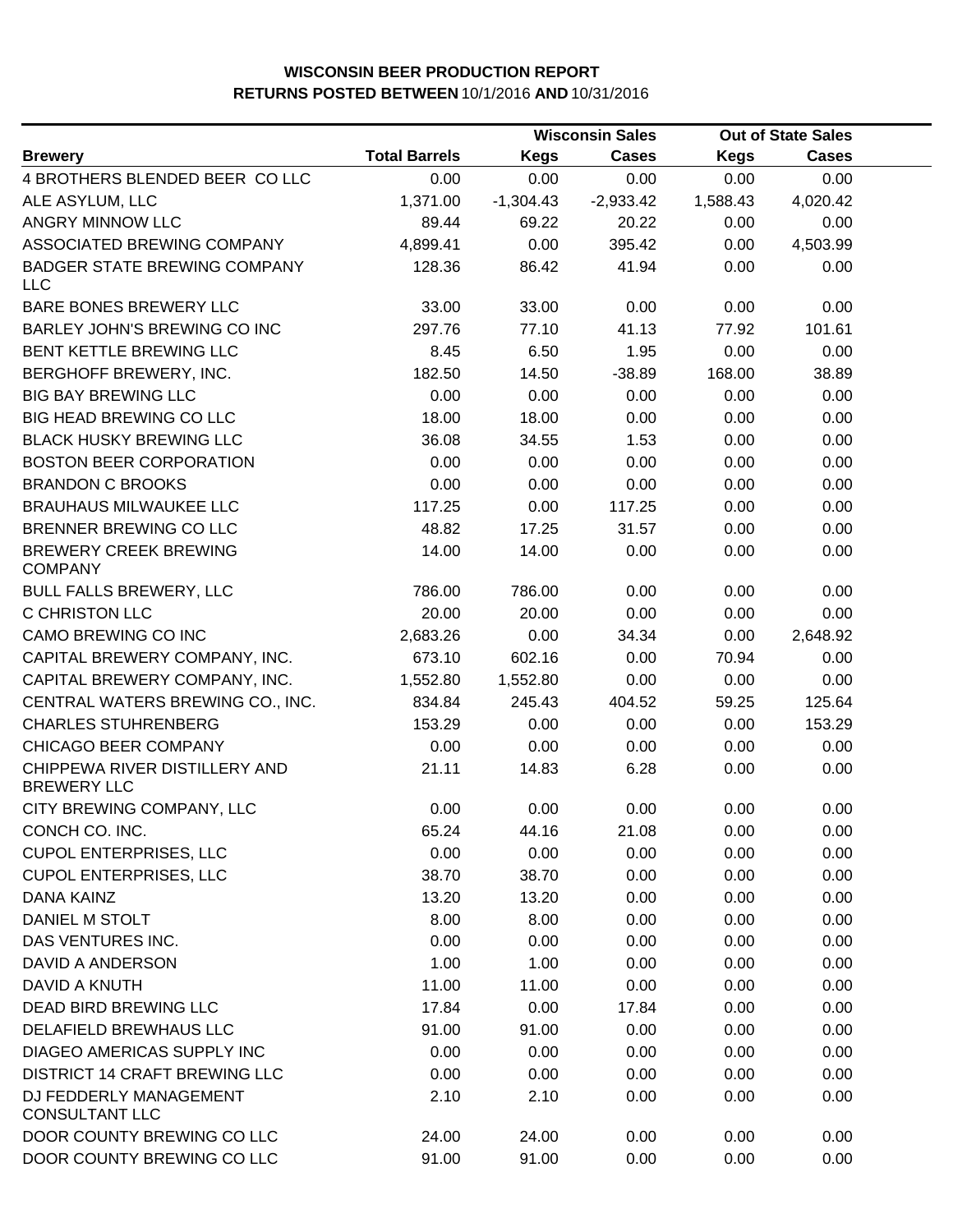|                                                            |                      |             | <b>Wisconsin Sales</b> |             | <b>Out of State Sales</b> |  |
|------------------------------------------------------------|----------------------|-------------|------------------------|-------------|---------------------------|--|
| <b>Brewery</b>                                             | <b>Total Barrels</b> | <b>Kegs</b> | <b>Cases</b>           | <b>Kegs</b> | Cases                     |  |
| DRIFTLESS BREWING COMPANY LLC                              | 8.00                 | 8.00        | 0.00                   | 0.00        | 0.00                      |  |
| <b>DUBUQUE BREWING &amp; MALTING</b><br><b>COMPANY LLC</b> | 8.00                 | 0.00        | 0.00                   | 8.00        | 0.00                      |  |
| <b>ERB ENTERPRISES LLC</b>                                 | 0.00                 | 0.00        | 0.00                   | 0.00        | 0.00                      |  |
| <b>ESSER DISTRIBUTING CO INC</b>                           | 0.00                 | 0.00        | 0.00                   | 0.00        | 0.00                      |  |
| EVANS BREWING COMPANY INC                                  | 0.00                 | 0.00        | 0.00                   | 0.00        | 0.00                      |  |
| FK&P, LLC                                                  | 0.00                 | 0.00        | 0.00                   | 0.00        | 0.00                      |  |
| <b>FERMENTORIUM BEVERAGE</b><br><b>COMPANY LLC</b>         | 46.89                | 39.92       | 6.97                   | 0.00        | 0.00                      |  |
| FIVE STAR BREWING CO INC.                                  | 1,808.62             | 0.00        | 13.21                  | 0.00        | 1,795.41                  |  |
| FOX RIVER BREWING COMPANY II, LLC                          | 130.52               | 130.52      | 0.00                   | 0.00        | 0.00                      |  |
| FOX RIVER BREWING COMPANY, LLC                             | 120.74               | 120.74      | 0.00                   | 0.00        | 0.00                      |  |
| FRANKENMUTH BREWING COMPANY                                | 0.00                 | 0.00        | 0.00                   | 0.00        | 0.00                      |  |
| <b>FRESAR INC</b>                                          | 0.48                 | 0.48        | 0.00                   | 0.00        | 0.00                      |  |
| <b>FULTON LLC</b>                                          | 43.10                | 19.00       | 24.10                  | 0.00        | 0.00                      |  |
| GD3 LLC                                                    | 201.30               | 201.30      | 0.00                   | 0.00        | 0.00                      |  |
| GD4, LLC                                                   | 116.25               | 116.25      | 0.00                   | 0.00        | 0.00                      |  |
| <b>GEORGE BREGAR</b>                                       | 29.25                | 29.25       | 0.00                   | 0.00        | 0.00                      |  |
| GJS SALES, INC.                                            | 0.00                 | 0.00        | 0.00                   | 0.00        | 0.00                      |  |
| GJS SALES, INC.                                            | 0.00                 | 0.00        | 0.00                   | 0.00        | 0.00                      |  |
| <b>GOOD CITY BREWING LLC</b>                               | 76.88                | 76.88       | 0.00                   | 0.00        | 0.00                      |  |
| <b>GRANITE CITY RESTAURANT</b><br><b>OPERATIONS INC</b>    | 23.19                | 23.19       | 0.00                   | 0.00        | 0.00                      |  |
| <b>GRANT PAULY</b>                                         | 241.09               | 65.98       | 125.40                 | 38.72       | 10.99                     |  |
| <b>GRAY BREWING CO.</b>                                    | 102.21               | 55.42       | 22.14                  | 15.00       | 9.65                      |  |
| <b>GREEN BAY BREWING COMPANY</b>                           | 327.28               | 141.00      | 182.43                 | 3.85        | 0.00                      |  |
| <b>GREENVIEW BREWING LLC</b>                               | 7.79                 | 4.81        | 2.98                   | 0.00        | 0.00                      |  |
| <b>GUY R LILJA</b>                                         | 0.00                 | 0.00        | 0.00                   | 0.00        | 0.00                      |  |
| <b>GWBC LLC</b>                                            | 0.00                 | 0.00        | 0.00                   | 0.00        | 0.00                      |  |
| HANSON BREWING COMPANY LLC                                 | 0.00                 | 0.00        | 0.00                   | 0.00        | 0.00                      |  |
| HILLSBORO BREWING COMPANY LLC                              | 27.50                | 27.50       | 0.00                   | 0.00        | 0.00                      |  |
| HOP HAUS BREWING COMPANY LLC                               | 20.00                | 20.00       | 0.00                   | 0.00        | 0.00                      |  |
| HORNELL BREWING CO INC                                     | 0.00                 | 0.00        | 0.00                   | 0.00        | 0.00                      |  |
| <b>HOUSE OF BREWS LLC</b>                                  | 115.64               | 87.64       | 28.00                  | 0.00        | 0.00                      |  |
| <b>ISAAC SHOWAKI</b>                                       | 105.84               | 24.70       | 81.14                  | 0.00        | 0.00                      |  |
| JACOB LEINENKUGEL BREWING CO.,<br><b>LLC</b>               | 2,127.95             | $-1,030.11$ | $-7,033.82$            | 1,273.62    | 8,918.26                  |  |
| <b>JEAN M LANE</b>                                         | 17.26                | 17.26       | 0.00                   | 0.00        | 0.00                      |  |
| <b>JEREMY BEACH</b>                                        | 0.00                 | 0.00        | 0.00                   | 0.00        | 0.00                      |  |
| <b>JOHN JAGEMANN</b>                                       | 0.00                 | 0.00        | 0.00                   | 0.00        | 0.00                      |  |
| KARBEN4 BREWING LLC                                        | 971.98               | 511.10      | 460.88                 | 0.00        | 0.00                      |  |
| KATCHEVER & CO LLC                                         | 416.75               | 198.18      | 218.57                 | 0.00        | 0.00                      |  |
| KELLERMEISTER BEVERAGES, LLC                               | 16.36                | 16.36       | 0.00                   | 0.00        | 0.00                      |  |
| <b>KUL BREWING LLC</b>                                     | 1,315.01             | 101.00      | 1,214.01               | 0.00        | 0.00                      |  |
| <b>LACROSSE BREWING LLC</b>                                | 1,245.65             | 60.00       | 512.06                 | 0.00        | 673.59                    |  |
| LAKEFRONT BREWERY, INC.                                    | 4,079.98             | 1,294.85    | 109.87                 | 131.08      | 2,544.18                  |  |
| LAKEFRONT BREWERY, INC.                                    | 0.00                 | 0.00        | 0.00                   | 0.00        | 0.00                      |  |
|                                                            |                      |             |                        |             |                           |  |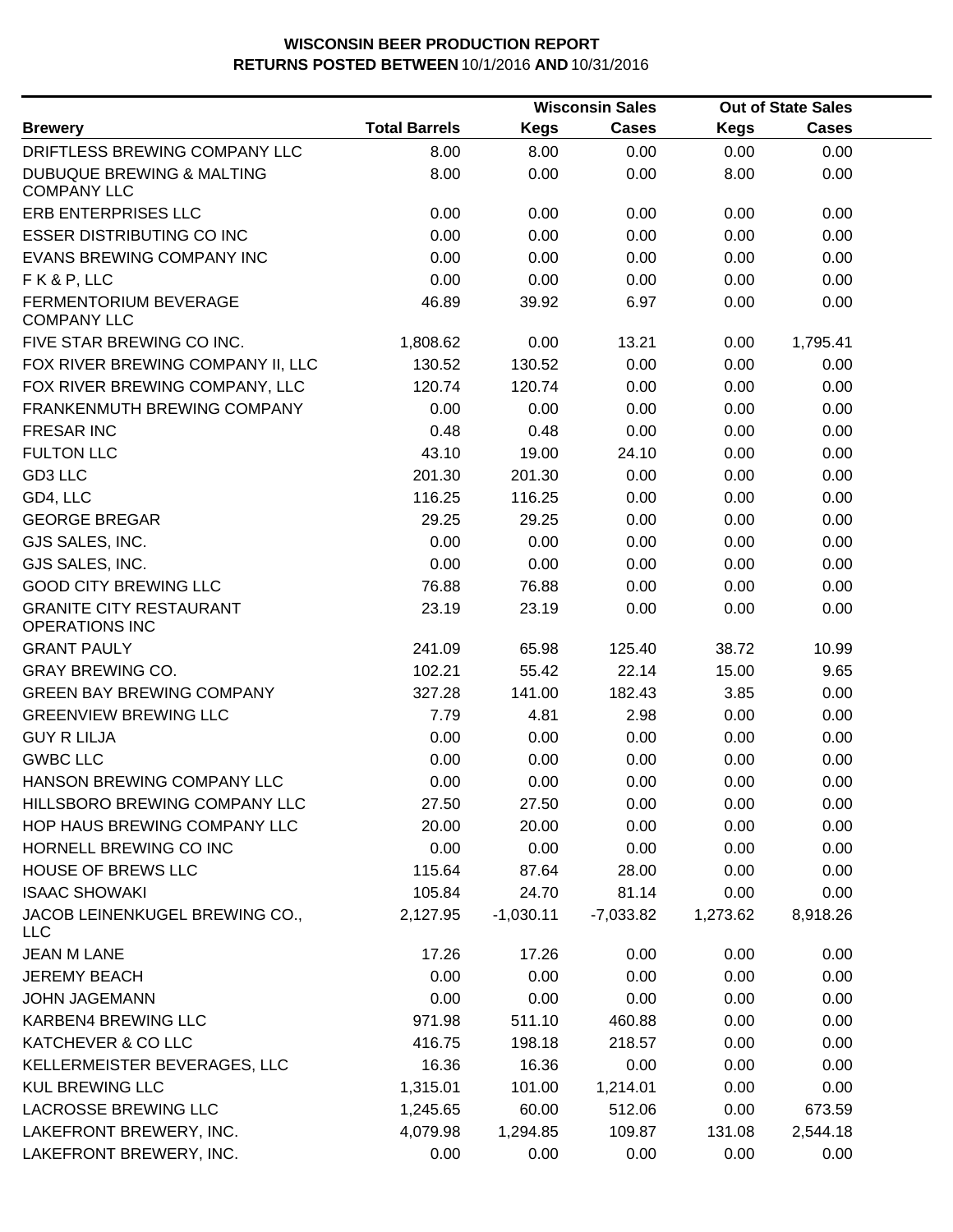|                                           |                      |             | <b>Wisconsin Sales</b> |             | <b>Out of State Sales</b> |  |
|-------------------------------------------|----------------------|-------------|------------------------|-------------|---------------------------|--|
| <b>Brewery</b>                            | <b>Total Barrels</b> | <b>Kegs</b> | <b>Cases</b>           | <b>Kegs</b> | <b>Cases</b>              |  |
| LAZY MONK BREWING LLC                     | 61.17                | 42.91       | 18.26                  | 0.00        | 0.00                      |  |
| LEATHERHEAD BREWING COMPANY<br><b>LLC</b> | 9.91                 | 9.91        | 0.00                   | 0.00        | 0.00                      |  |
| LEE BURGESS                               | 0.00                 | 0.00        | 0.00                   | 0.00        | 0.00                      |  |
| <b>LEVI FUNK</b>                          | 0.00                 | 0.00        | 0.00                   | 0.00        | 0.00                      |  |
| LHM BREW PUB, LLC                         | 27.34                | 27.34       | 0.00                   | 0.00        | 0.00                      |  |
| LIKE MINDS BREWING LLC                    | 167.11               | 102.59      | 64.52                  | 0.00        | 0.00                      |  |
| <b>LOST ISLAND WINE LLC</b>               | 1.61                 | 1.61        | 0.00                   | 0.00        | 0.00                      |  |
| LUCETTE BREWING COMPANY LLC               | 85.39                | 54.25       | 23.28                  | 0.75        | 7.11                      |  |
| MARK ANTHONY BREWING INC                  | 53,892.47            | 0.00        | 11,335.35              | 0.00        | 42,557.12                 |  |
| <b>MARK RIGGLE</b>                        | 0.00                 | 0.00        | 0.00                   | 0.00        | 0.00                      |  |
| <b>MATTHEW J GEARY</b>                    | 25.01                | 24.08       | 0.93                   | 0.00        | 0.00                      |  |
| MILLER BREWING INTERNATIONAL,<br>INC.     | 0.00                 | 0.00        | 0.00                   | 0.00        | 0.00                      |  |
| MILLERCOORS LLC                           | 629.68               | 0.00        | 1.67                   | 628.01      | 0.00                      |  |
| MILLERCOORS LLC                           | 618,644.89           | 13,671.12   | 95,325.72              | 62,996.36   | 446,651.69                |  |
| MILWAUKEE BREWING COMPANY                 | 990.80               | 329.65      | 602.85                 | 6.35        | 51.95                     |  |
| MILWAUKEE BREWING COMPANY                 | 75.00                | 0.00        | 75.00                  | 0.00        | 0.00                      |  |
| MINOCQUA BREWING CO INC                   | 44.75                | 44.75       | 0.00                   | 0.00        | 0.00                      |  |
| <b>MISSION BREWERY INC</b>                | 0.00                 | 0.00        | 0.00                   | 0.00        | 0.00                      |  |
| MOBCRAFT BEER INC                         | 245.50               | 146.60      | 90.05                  | 0.40        | 8.45                      |  |
| MOOSEJAW PIZZA & BREWING CO LLC           | 123.60               | 80.92       | 42.68                  | 0.00        | 0.00                      |  |
| MOUNTAIN CREST SRL LLC                    | 7,933.63             | 56.75       | 1,200.37               | 39.00       | 6,637.51                  |  |
| NATHAN R WARNKE                           | 15.90                | 15.90       | 0.00                   | 0.00        | 0.00                      |  |
| NEW GLARUS BREWING COMPANY                | 17,200.96            | 5,491.00    | 11,709.96              | 0.00        | 0.00                      |  |
| NEW GLARUS BREWING COMPANY                | 1,337.86             | 154.25      | 1,183.61               | 0.00        | 0.00                      |  |
| NEXT DOOR BREWING LLC                     | 93.27                | 36.00       | 57.27                  | 0.00        | 0.00                      |  |
| NEXT DOOR BREWING LLC                     | 17.32                | 15.04       | 2.28                   | 0.00        | 0.00                      |  |
| NORTHWOODS BREWING CORP LLC               | 76.00                | 76.00       | 0.00                   | 0.00        | 0.00                      |  |
| O'SO BREWING COMPANY                      | 361.55               | 140.91      | 220.64                 | 0.00        | 0.00                      |  |
| OLD ABE BREWING LLC                       | 0.00                 | 0.00        | 0.00                   | 0.00        | 0.00                      |  |
| <b>OLIPHANT BREWING LLC</b>               | 38.58                | 38.58       | 0.00                   | 0.00        | 0.00                      |  |
| PABST BREWING COMPANY                     | 0.00                 | 0.00        | 0.00                   | 0.00        | 0.00                      |  |
| PABST BREWING COMPANY                     | 0.00                 | 0.00        | 0.00                   | 0.00        | 0.00                      |  |
| PARCHED EAGLE BREWPUB LLC                 | 4.65                 | 4.65        | 0.00                   | 0.00        | 0.00                      |  |
| PATRICK MC INTOSH                         | 29.36                | 19.83       | 3.39                   | 4.00        | 2.14                      |  |
| PETER H GENTRY                            | 8.00                 | 8.00        | 0.00                   | 0.00        | 0.00                      |  |
| PETER H GENTRY                            | 0.00                 | 0.00        | 0.00                   | 0.00        | 0.00                      |  |
| PETER H GENTRY                            | 320.90               | 320.90      | 0.00                   | 0.00        | 0.00                      |  |
| PETER PETERSON                            | 8.00                 | 8.00        | 0.00                   | 0.00        | 0.00                      |  |
| PHUSION PROJECTS LLC                      | 41,464.65            | 0.00        | 279.35                 | 0.00        | 41,185.30                 |  |
| PIGEON RIVER BREWING LLC                  | 2.66                 | 2.66        | 0.00                   | 0.00        | 0.00                      |  |
| PITCHFORK BREWING LLC                     | 18.12                | 18.12       | 0.00                   | 0.00        | 0.00                      |  |
| PLYMOUTH BREWING COMPANY LLC              | 7.28                 | 7.28        | 0.00                   | 0.00        | 0.00                      |  |
| PORT HURON BREWING COMPANY,<br><b>LLC</b> | 114.58               | 63.23       | 51.35                  | 0.00        | 0.00                      |  |
| R' NOGGIN BREWING LLC                     | 7.50                 | 7.50        | 0.00                   | 0.00        | 0.00                      |  |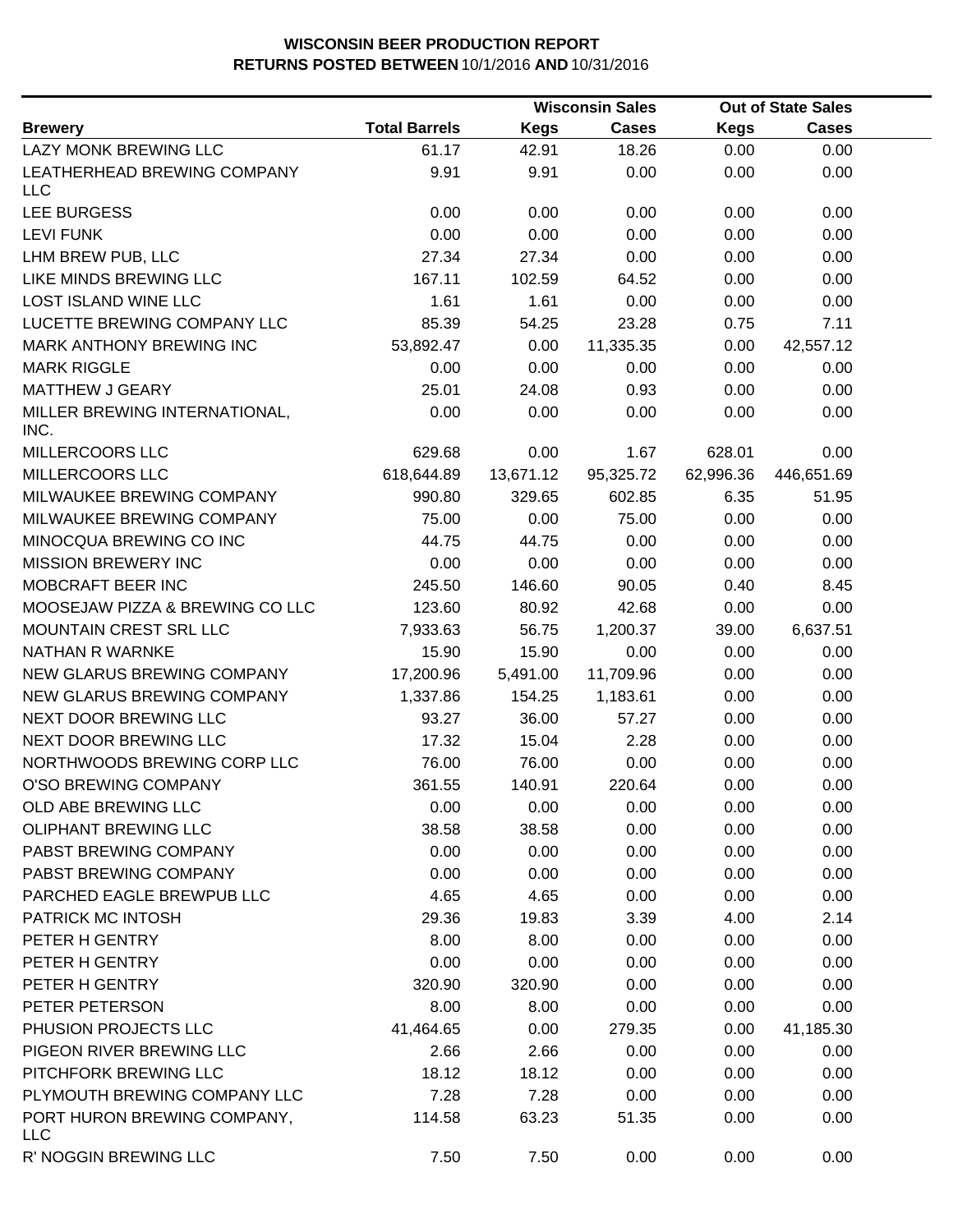|                                                         |                      |             | <b>Wisconsin Sales</b> |             | <b>Out of State Sales</b> |  |
|---------------------------------------------------------|----------------------|-------------|------------------------|-------------|---------------------------|--|
| <b>Brewery</b>                                          | <b>Total Barrels</b> | <b>Kegs</b> | <b>Cases</b>           | <b>Kegs</b> | <b>Cases</b>              |  |
| RAIL HOUSE PROPERTIES LLC                               | 25.50                | 25.50       | 0.00                   | 0.00        | 0.00                      |  |
| RAISED GRAIN BREWING COMPANY<br><b>LLC</b>              | 53.68                | 53.68       | 0.00                   | 0.00        | 0.00                      |  |
| <b>RANDOLPH OSKEY</b>                                   | 18.61                | 18.61       | 0.00                   | 0.00        | 0.00                      |  |
| RANDYS FUN HUNTERS BREWERY INC                          | 11.00                | 11.00       | 0.00                   | 0.00        | 0.00                      |  |
| RED EYE BREWING COMPANY LLC                             | 47.63                | 47.63       | 0.00                   | 0.00        | 0.00                      |  |
| REGAL BRAU BREWING COMPANY LLC                          | 6,137.08             | 0.00        | 332.48                 | 0.00        | 5,804.60                  |  |
| RHINELANDER BREWING CO LLC                              | 4,525.01             | 64.50       | 311.30                 | 0.00        | 4,149.21                  |  |
| RICHARD JOSEPH                                          | 0.00                 | 0.00        | 0.00                   | 0.00        | 0.00                      |  |
| ROCKY REEF BREWING COMPANY                              | 7.33                 | 7.33        | 0.00                   | 0.00        | 0.00                      |  |
| <b>ROGER MILLER</b>                                     | 7.74                 | 7.74        | 0.00                   | 0.00        | 0.00                      |  |
| <b>ROSS M NELSON</b>                                    | 0.66                 | 0.66        | 0.00                   | 0.00        | 0.00                      |  |
| ROWLAND'S CALUMET BREWING CO.,<br>INC.                  | 8.00                 | 8.00        | 0.00                   | 0.00        | 0.00                      |  |
| ROWLAND'S CALUMET BREWING CO.,<br>INC.                  | 23.00                | 23.00       | 0.00                   | 0.00        | 0.00                      |  |
| RUSH RIVER BREWING LLC                                  | 271.17               | 59.48       | 46.76                  | 85.51       | 79.42                     |  |
| <b>RUSTIC VENTURES LLC</b>                              | 15.89                | 15.89       | 0.00                   | 0.00        | 0.00                      |  |
| SAWMILL BREWING CO INC                                  | 0.00                 | 0.00        | 0.00                   | 0.00        | 0.00                      |  |
| SILVER CREEK BREWING COMPANY                            | 26.92                | 26.92       | 0.00                   | 0.00        | 0.00                      |  |
| SLEEMAN BREWING COMPANY USA<br><b>INC</b>               | 25,211.87            | 19.97       | 14.31                  | 5,881.22    | 19,296.37                 |  |
| <b>SLOCUM LLC</b>                                       | 54.70                | 54.70       | 0.00                   | 0.00        | 0.00                      |  |
| SOUTH SHORE BREWERY, INC.                               | 150.60               | 104.12      | 46.48                  | 0.00        | 0.00                      |  |
| SOUTH SHORE BREWERY, INC.                               | 0.00                 | 0.00        | 0.00                   | 0.00        | 0.00                      |  |
| SPB LLC                                                 | 2,046.18             | 480.75      | 981.54                 | 146.50      | 437.39                    |  |
| SPRECHER BREWING COMPANY, INC.                          | 542.25               | 306.35      | $-32.00$               | 9.15        | 258.75                    |  |
| STARBOARD BREWING COMPANY LLC                           | 10.00                | 10.00       | 0.00                   | 0.00        | 0.00                      |  |
| STILLMANK BREWING COMPANY                               | 78.06                | 26.19       | 51.87                  | 0.00        | 0.00                      |  |
| STONE CELLAR BREWPUB, INC.                              | 274.30               | 274.30      | 0.00                   | 0.00        | 0.00                      |  |
| SUGAR CREEK ACQUISITION LLC                             | 0.00                 | 0.00        | 0.00                   | 0.00        | 0.00                      |  |
| <b>TAILGATE BEER LLC</b>                                | 0.00                 | 0.00        | 0.00                   | 0.00        | 0.00                      |  |
| THE BENJAMIN BEER COMPANY INC                           | 19.00                | 19.00       | 0.00                   | 0.00        | 0.00                      |  |
| THE BRONX BREWERY, LLC                                  | 0.00                 | 0.00        | 0.00                   | 0.00        | 0.00                      |  |
| THE EAU CLAIRE BREWING PROJECT<br><b>LLC</b>            | 84.50                | 46.25       | 38.25                  | 0.00        | 0.00                      |  |
| THE ENLIGHTENED IMBIBER LLC                             | 9.50                 | 9.50        | 0.00                   | 0.00        | 0.00                      |  |
| THE FRESH FROM CALIFORNIA FAMILY<br><b>BUSINESS INC</b> | 0.00                 | 0.00        | 0.00                   | 0.00        | 0.00                      |  |
| THE GD 2 LLC                                            | 88.68                | 88.68       | 0.00                   | 0.00        | 0.00                      |  |
| THE GREAT DANE PUB AND BREWING<br>COMPANY, INC.         | 171.39               | 171.39      | 0.00                   | 0.00        | 0.00                      |  |
| THE LONE GIRL BREWING COMPANY -<br><b>WAUNAKEE LLC</b>  | 28.50                | 28.50       | 0.00                   | 0.00        | 0.00                      |  |
| THE SAINT LOUIS BREWERY LLC                             | 0.00                 | 0.00        | 0.00                   | 0.00        | 0.00                      |  |
| TITLETOWN BREWING CO LLC                                | 538.00               | 343.00      | 195.00                 | 0.00        | 0.00                      |  |
| <b>TOM PORTER</b>                                       | 366.10               | 366.10      | 0.00                   | 0.00        | 0.00                      |  |
| TOPPLING GOLIATH INC                                    | 68.00                | 0.00        | 0.00                   | 68.00       | 0.00                      |  |